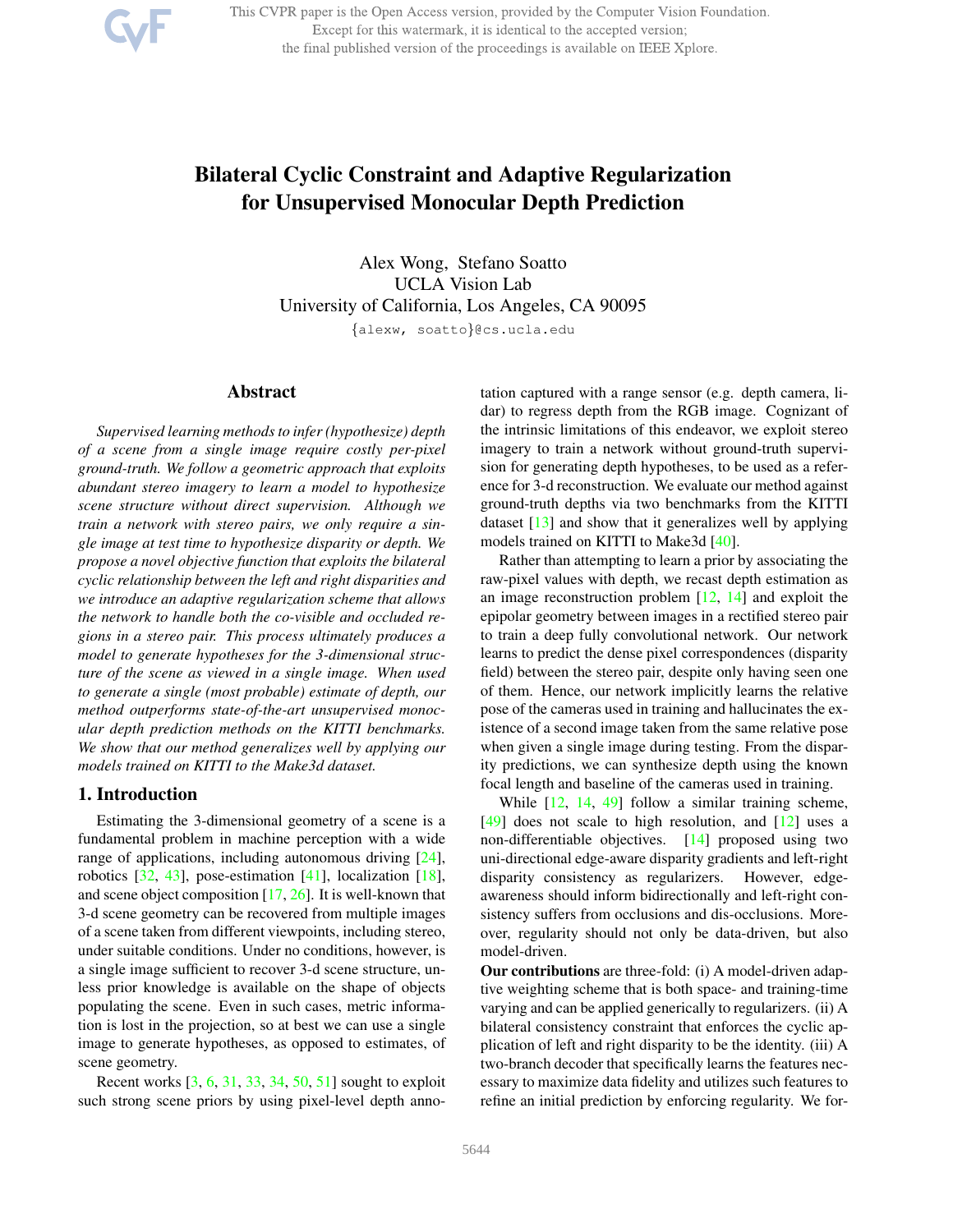mulate our contributions as an objective function that, when realized even by a generic encoder-decoder, achieves stateof-the-art performance on two KITTI [13] benchmarks and exhibits generalizability to Make3d [40].

# 2. Related Works

Supervised Monocular Depth Estimation. [39] proposed a patch-based model that combined local estimates with Markov random fields (MRF) to obtain the global depth. Similarly, [20, 25, 29, 40] exploited local monocular features to make global predictions. However, local methods lack the global context needed to generate accurate depth estimates. [34] instead employed a convolutional neural network (CNN). [30] further improved monocular methods by incorporating semantic cues into their model.

[5, 6] introduced a two scale network. [31] proposed a residual network with up-sampling modules to produce higher resolution depth maps. [3] learned depth using crowd-sourced annotations and [10] learned the ordinal relations using atrous spatial pyramid pooling. [38] used image patches with neural forests. [27, 50, 51] used conditional random fields (CRF) jointly with a CNN.

Unsupervised Monocular Depth Estimation. Recently, [9] introduced novel view synthesis by predicting pixel values based on interpolation from nearby images. [49] minimized an image reconstruction loss to hallucinate the existence of a right view of a stereo pair given the left by producing the distribution of disparities for each pixel.

[12] trained a network for monocular depth prediction by reconstructing the right image of a stereo pair with the left and synthesizing disparity as an intermediate step. Yet, their image formation model is not fully differentiable, making their objective function difficult to optimize. Unsupervised methods [14, 37, 57, 58] utilized a bilinear sampler modeled after the Spatial Transformer Network [23] to allow for a fully differentiable loss and end-to-end training of their respective networks. Specifically, [14] used SSIM [46] as a loss in addition to the image reconstruction loss. Also, [14] predicted both left and right disparities and used them for regularization via a left-right consistency check along with an edge-aware smoothness term. [2] trains a Generative Adversarial Network (GAN) [15] to constrain the output to reconstruct a realistic image to reduce the artifacts seen from stereo reconstruction. This class of method is also employed in depth completion [54].

Self-supervised methods [35, 44, 56, 59] used a pose network to learn ego-motion and depth from monocular videos, while [45, 52] leveraged visual odometry from off-the-shelf methods [7, 42] and [8] gravity as supervisors. [55] followed both unsupervised and self-supervised paradigms by using stereo video streams and proposed a feature reconstruction loss. While additional supervision and data are used to improve predictions, [14] still remains as the stateof-the-art in the unsupervised setting. Our method follows the unsupervised paradigm and we show that it not only outperforms [14], but also [55] who leveraged techniques from both unsupervised and self-supervised domains.

Adaptive Regularization. A number of computer vision problems can be formulated as energy minimization in a variational framework with a data fidelity term and a regularizer weighted by a fixed scalar. The solution found by the minimal energy involves a trade-off between data fidelity and regularization. Finding the optimal parameter for regularity is a long studied problem as [11] explored methods to determine the regularization parameter in image de-noising, while [36] used cross-validation as a selection criterion for the weight.  $[14, 47, 48]$  used image gradients as cues for a data-driven weighting scheme. [53] learned regularity conditioned on an image. Recently, [21, 22] proposed that regularity should not only be data-driven, but also model driven. The amount of regularity imposed should adapt to the fitness of the model in relation to the data rather than being constant throughout the training process.

We propose a novel objective function using bilateral cyclic consistency constraint along with a spatial and temporal varying regularization modulator. We show that despite using the fewer parameters than  $[14]$ , we outperform [14] and other unsupervised methods. We detail our loss function with adaptive regularization, in Sec. 3, present a two-branch decoder architecture in Sec. 4, and specify hyper-parameters and data augmentation procedures used in Sec. 5. We evaluate our model on the KITTI 2015, KITTI Eigen Split, and Make3d benchmarks in Sec. 6. Lastly, we end with a discussion of our work in Sec. 7.

## 3. Method Formulation

We learn a model to hypothesize or "estimate" the disparity field d compatible with an image  $I^0$  by exploiting the availability of stereo pairs  $(I^0, I^1)$  during training. We then synthesize the depth  $z = FB/d$  of the scene using the focal length  $F$  and baseline  $B$  during test time. Given  $I^0$ , we estimate a function  $d \in \mathbb{R}_+$  that represents the disparity of  $I^0$ , which we formulate as a loss function L (Eqn. 1), comprised of data terms and adaptive regularizers.

Our network, parameterized by  $\omega$ , takes a single image  $I^0$  as input and estimates a function  $d = f(I^0; \omega)$ , where d represents the disparity (which is monotonically related to inverse-depth) corresponding to  $I^0$ . We drive the training process with  $I^1$ , which is only used in the loss function, by a surrogate loss that minimizes the reprojection error of  $I^0$  to  $I<sup>1</sup>$  and vice versa. We will refer to the disparity estimated by L as  $d^0$  and  $d^1$  for  $I^0$  and  $I^1$ , respectively. Interested readers may refer to Supplementary Materials (Supp. Mat.) for more details on our formulation.

$$
L = \underbrace{w_{ph}l_{ph} + w_{st}l_{st}}_{\text{data fidelity}} + \underbrace{w_{sm}l_{sm} + w_{bc}l_{bc}}_{\text{regularization}}
$$
 (1)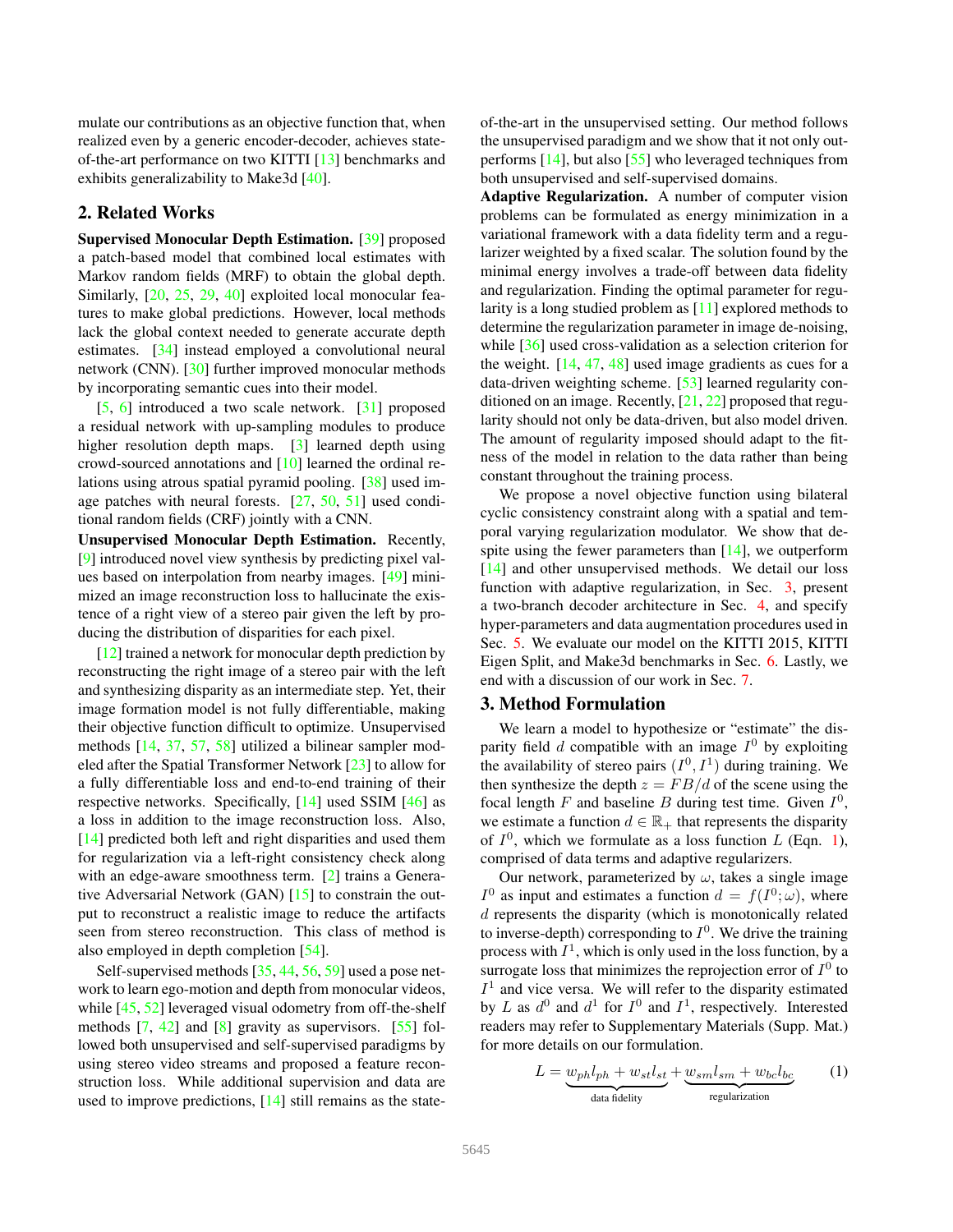where each individual term  $l$  will be described in the next sections and their weights  $w$  in Sec.  $5$ .

## 3.1. Data Fidelity

Our data fidelity terms seek to minimize the discrepancy between the observed stereo pair  $(I^0, I^1)$  and their reconstructions  $(\hat{I}^0, \hat{I}^1)$ . We generate each  $\hat{I}$  term by applying a 1-d horizontal disparity shift to I at each position  $(x, y)$ :

$$
\hat{I}^0{}_{xy} = I^1_{xy-d^0_{xy}} \text{ and } \hat{I}^1{}_{xy} = I^0_{xy+d^1_{xy}} \tag{2}
$$

We do so by using a 1-d horizontal bilinear sampler modeled after the image sampler from the Spatial Transformer Network [23] – instead of applying an affine transformation to activations, we warp an image to the domain of its stereocounterpart using disparities. Our sampler is locally fully differentiable and each output pixel is the weighted sum of two (left and right) pixels. We propose to minimize the reprojection residuals as a two-part loss, which measures the standard color constancy (photometric) and the difference in illumination, contrast and image quality (structural).

Photometric loss. We model the image formation process via a photometric loss  $l_{ph}$ , which measures the L1 penalty of the reprojection residual for each  $I$  and  $I$  on each channel at every  $(x, y)$  position in the image space  $\Omega$ :

$$
l_{ph} = \sum_{(x,y)\in\Omega} |I_{xy}^0 - \hat{I}_{xy}^0| + |I_{xy}^1 - \hat{I}_{xy}^1|
$$
 (3)

Structural loss. In order to make inference invariant to local illumination changes, we use a perceptual metric (SSIM) that discounts such variability. We apply SSIM  $(\phi)$ to image patches of size  $3 \times 3$  at corresponding  $(x, y)$  in I and  $I$ . Since two similar images give a SSIM score close to 1, we subtract 1 by the score to represent a distance:

$$
l_{st} = \sum_{(x,y)\in\Omega} 2 - (\phi(I_{xy}^0, \hat{I}_{xy}^0) + \phi(I_{xy}^1, \hat{I}_{xy}^1))
$$
 (4)

## 3.2. Residual-Based Adaptive Weighting Scheme

A point estimate d can be obtained by maximizing the Bayesian criterion with a data fidelity term (energy)  $\mathcal{D}(d)$ and a Bayesian or Tikhonov regularizer  $\mathcal{R}(d)$  in the form:

$$
\mathcal{D}(d) + \alpha \mathcal{R}(d) \tag{5}
$$

where the weight  $\alpha$  is a pre-defined positive scalar parameter that controls the regularity to impose on the model, leading to a trade-off between data fidelity and regularization.

The weight  $\alpha$  modulates between data-fidelity and regularization, constraining the solution space. Yet, subjecting the entire solution, a dense disparity field, to the same regularity fails to address cases where the assumptions do not hold. Suppose one enforces a smoothness constraint to the output disparity field by simply taking the disparity gradient  $\nabla d$ . This constraint would incorrectly penalize object boundaries (regions of high image gradients) and hence [14, 19] apply an edge-aware term to reduce the effects of regularization on edge regions. Although the edgeawareness term gives a data-driven approach on regularization, it is still static (the same image will always have the same weights) and independent of the performance of the model. Instead, we propose a space- and training-time varying weighting scheme based on the performance of our model measured by reprojection residuals.

Model-driven adaptive weight. We propose an adaptive weight  $\alpha_{xy}$  that varies in space and training time for every position  $(x, y)$  of the solution based on the local residual  $\rho_{xy} = |I_{xy} - I_{xy}|$  and the global residual, represented by the average per-pixel residual,  $\sigma = \frac{1}{1 - \sqrt{2}}$  $\frac{1}{|\Omega|}\sum_{l}|I_{xy}-\hat{I}_{xy}|^2$  $(x,y) \in \Omega$ 

$$
\alpha_{xy} = \exp\left(-\frac{c\rho_{xy}}{\sigma}\right)^{(x,y)\in\Omega} \tag{6}
$$

 $\alpha$  is controlled by the local residual between an image I and its reprojection  $I$  at each position while taking into account of the global residual  $\sigma$ , which correlates to the training time step and decreases over time. c is a scale factor for the range of  $\alpha$ .  $\alpha$  is naturally small when residuals are large and tends to 1 as training converges.

Local adaptation. Consider a pair of poorly matched pixels,  $(I_{xy}, \tilde{I}_{xy})$ , where the residual  $|I_{xy} - \tilde{I}_{xy}|$  is large. By reducing the regularity on the solution  $d_{xy}$ , we effectively allow for exploration in the solution space to find a better match and hence a  $d_{xy}$  that minimizes the data fidelity terms. Alternatively, consider a pair of perfectly matched pixels,  $(I_{xy}, \hat{I}_{xy})$ , where  $|I_{xy} - \hat{I}_{xy}| = 0$ . We should apply regularization to decrease the scope of the solution space such that we can allow for convergence and propagate the solution. Hence, a spatially adaptive  $\alpha_{xy}$  must vary inversely to the local residual  $\rho_{xy}$  such that we impose regularization when the residual is small and reduce it when the residual is large.

**Global adaptation.** Consider a solution  $d_{xy}$  proposed at the first training time step  $t = 1$ . Imposing regularity effectively reduces the solution space based on an assumption about  $d_{xy}$  and biases the final solution. We propose that a weighting scheme  $\alpha_{xy} \rightarrow 1$  as  $t \rightarrow \infty$ . However, if  $\alpha_{xy}$  is directly dependent on the t, then  $\alpha_{xy}$  will change if we continue to train even after convergence – causing the model to be unstable. Instead, let  $\alpha_{xy}$  be inversely proportional to the global residual  $\sigma$  such that  $\alpha_{xy}$  is small when the  $\sigma$  is large (generally corresponding to early time steps) and  $\alpha_{x} \to 1$ as  $\sigma \to 0$ . When training converges (i.e. the global residual has stabilized),  $\alpha_{xy}$  likewise will be stable. This naturally lends to an annealing schedule where  $\alpha_{xy} \rightarrow 1$  as time progresses in training steps.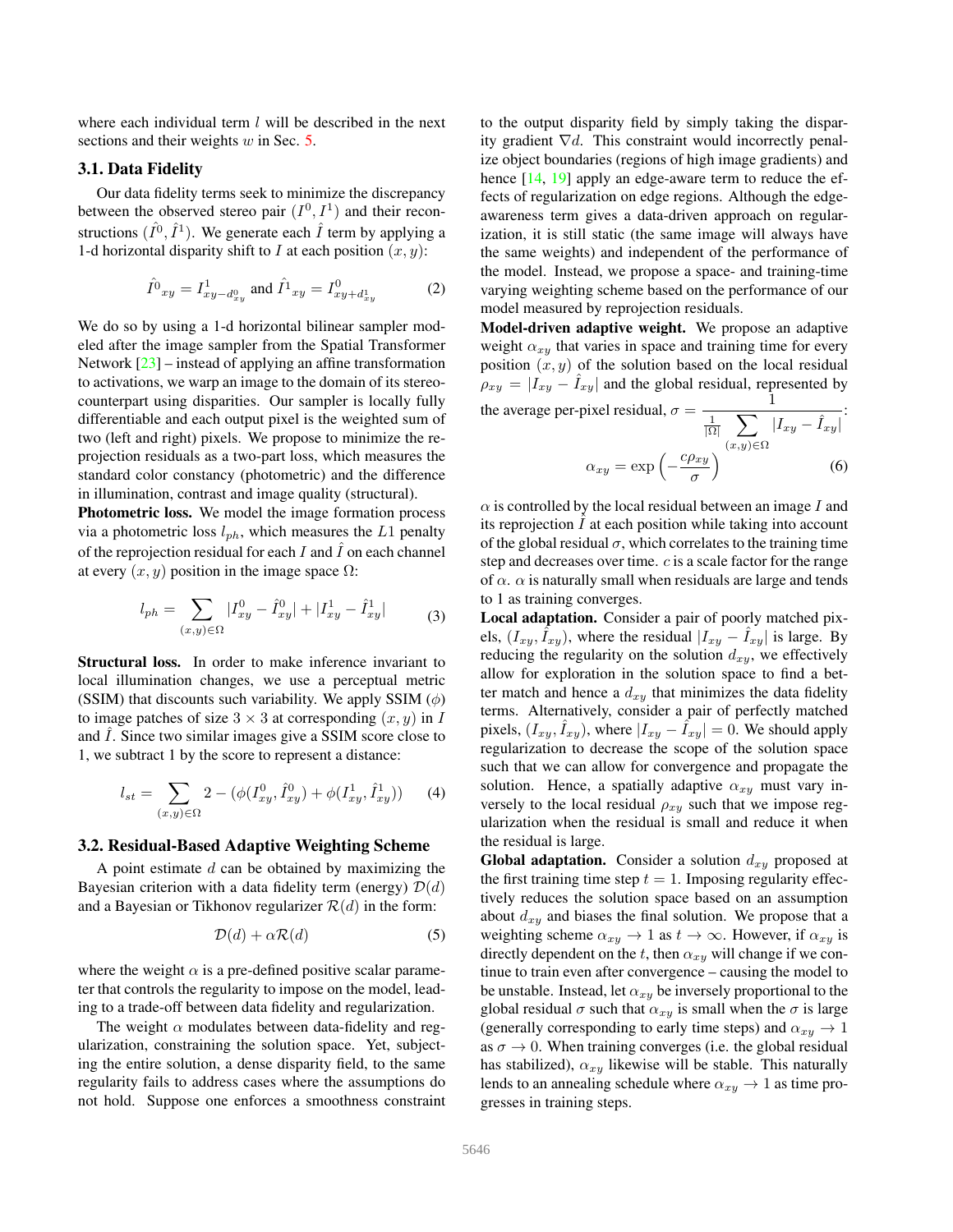

Figure 1: Left to right: left image, right image, left reconstruction, adaptive weights. The adaptive weights reduce regularization at regions of high residual; hence, they discount dis-occlusions and occlusions as in the highlighted regions.

#### 3.3. Adaptive Regularization

Our regularizers assume local smoothness and consistency between the left and right disparities estimated. We propose to minimize the disparity gradient (smoothness) and the disparity reprojection error (bilateral cyclic consistency) while adaptively weighting both with  $\alpha$  (Sec. 3.2). Smoothness loss. We encourage the predicted disparities to be locally smooth by applying an L1 penalty to the disparity gradients in the x  $(\partial_X)$  and y  $(\partial_Y)$  directions. However, such an assumption does not hold at object boundaries, which generally correspond to regions of high changes in pixel intensities; hence, we include an edge-aware term  $\lambda$ to allow for discontinuities in the disparity gradient. We also weigh this term adaptively with  $\alpha$ :

$$
l_{sm} = \sum_{(x,y)\in\Omega} \alpha_{xy}^0(\lambda_{xy}^0|\partial_X d_{xy}^0| + \lambda_{xy}^0|\partial_Y d_{xy}^0|) +
$$
  

$$
\alpha_{xy}^1(\lambda_{xy}^1|\partial_X d_{xy}^1| + \lambda_{xy}^1|\partial_Y d_{xy}^1|)
$$
 (7)

where  $\lambda_{xy} = e^{-|\nabla^2 I_{xy}|}$  and the  $\nabla^2$  operator denotes the image Laplacian. We use the image Laplacian over the first order image gradients because it allows the disparity gradients to be aware of intensity changes in both directions. However, we regularize the disparity field using the disparity gradient so that we can allow for independent movement in each direction. Prior to computing the image Laplacian for  $\lambda$ , we smooth the image with a Gaussian kernel to reduce noise.

Bilateral cyclic consistency loss. A common regularization technique in stereo-vision is to maintain the consistency between the left  $(d^0)$  and right  $(d^1)$  disparities by reconstructing each disparity through projecting its counterpart with its disparity shifts:

$$
d_{xy}^{0p} = d_{xy-d_{xy}^0}^1 \text{ and } d_{xy}^{1p} = d_{xy+d_{xy}^1}^0 \tag{8}
$$

However, in doing so, the projected disparities suffer from the unresolved correspondences of both the disparity ramps, occlusions and dis-occlusions. We, propose a bilateral cyclic consistency check that is designed to specifically reason about occlusions while removing the effects of stereo dis-occlusions. We follow the intuition that the disparities d should have an identity mapping when projected to the domain of its stereo-counterpart and back-projected to the original domain as a reconstruction  $\overline{d}$  so reconstruction of dis-occlusion is ignored.

$$
\hat{d}_{xy}^0 = d_{xy+d_{xy}^1 - d_{xy}^0}^0 \text{ and } \hat{d}_{xy}^1 = d_{xy-d_{xy}^0 + d_{xy}^1}^1 \tag{9}
$$

By applying an L1 penalty on the disparity field and its reconstruction, we are constraining that the cyclic transformations should be the identity transform, which keeps  $d^0$  and  $d<sup>1</sup>$  consistent with each other in co-visible regions. If there exists an occluded region, the region in the reconstruction would be inconsistent with the original – yielding reprojection error. To avoid penalizing a model for an unresolvable correspondence due to the nature of the data, we propose to adaptively regularize the bilateral cyclic constraint using our residual-based weighting scheme (Eqn. 6). Unsurprisingly, local regions of high reprojection residual often correspond to occluded regions.

$$
l_{bc} = \sum_{(x,y)\in\Omega} \alpha_{xy}^0 |d_{xy}^0 - \hat{d}_{xy}^0| + \alpha_{xy}^1 |d_{xy}^1 - \hat{d}_{xy}^1| \qquad (10)
$$

# 4. A Two-Branch Decoder

As our adaptive weighting scheme (Sec. 3.2) is function of the data fidelity residuals, we seek to ensure that the network learns a sufficient representation to minimize the data fidelity loss (Sec. 3.1). We propose a two-branch decoder (Fig. 2) with one branch (prefixed with 'i') dedicated to learning the features, iconv, necessary to make a prediction that minimizes data fidelity loss:

$$
L^0 = w_{ph} l_{ph} + w_{st} l_{st} \tag{11}
$$

using the reconstructed features via up-convolution and the corresponding skip connection from the encoder. We use a residual block [16] to learn the skip connection residual, rskip, necessary to minimize Eqn. 1 – both data fidelity and regularity loss. By concatenating iconv and rskip with the initial prediction (idisp) as features for the second branch (prefixed with 'r'), we have provided the decoder branch with a prediction that satisfies data fidelity along with features necessary to impose regularity. The branch can now utilize such information to refine the initial prediction by adaptively applying regularization based on the data fidelity residual. To maintain a similar network size and run-time, we reduce the depth of the network by 1 and added a single convolution as the first layer to enable a skip connection to the last layer. This, in fact, resulted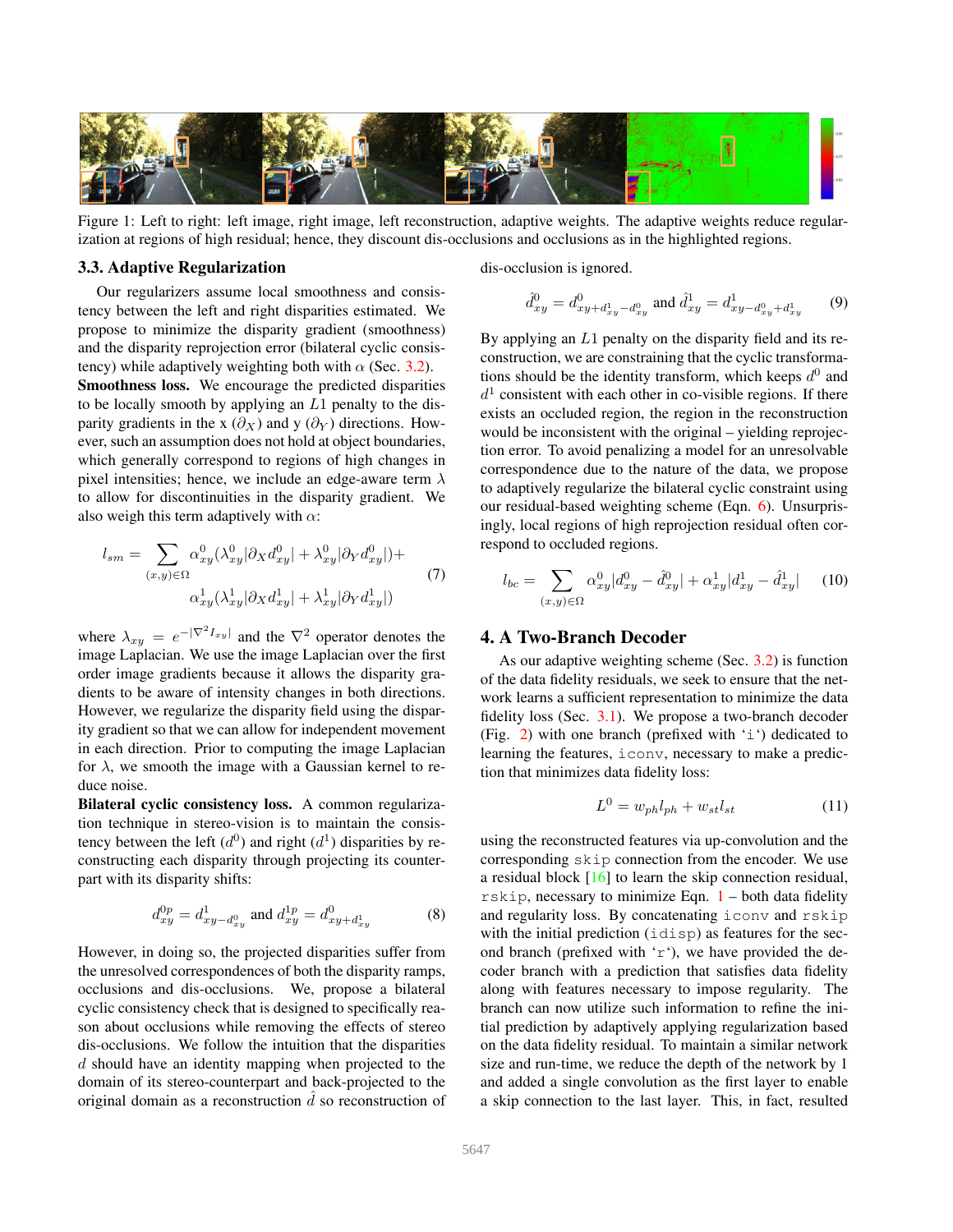

Figure 2: Two-branch decoder. idisp produces an initial prediction based only on the data terms and rdisp produces a refined prediction using the entire loss function (Eqn. 1). By minimizing just the data terms (Eqn. 11) in idisp, we force iconv to learn sufficient information for the reconstruction task such that rdisp can utilize such features along with the residual learned from the skip connection to refine a prediction that satisfies data fidelity by imposing regularity based on the data fidelity residual.

in our network having  $\approx 10$  million fewer parameters than [14]. We show qualitative results in Fig. 3 and 4 where we observe the benefits of learning the features that satisfy data fidelity as we recover more details about the scene geometry. Quantitatively, we show in Table 2 and 3 that this structure improves over the state-of-the-art performance on all metrics achieved by our generic encoder with a single branch decoder, where the final predictions of both decoders minimize our objective function (Eqn. 1).

## 5. Implementation Details

Our approach was implemented using TensorFlow [1]. There are  $\approx 31$  million trainable parameters in the generic encoder-decoder [14] and  $\approx$  21 million in our proposed structure (more details can be found in Supp. Mat. Table 2 and 3). Training takes  $\approx$  18 hours using an Nvidia GTX 1080Ti. Inference takes  $\approx$  32 ms per image. We used Adam [28] to optimize our network with a base learning rate of  $1.8 \times 10^{-4}$ ,  $\beta_1 = 0.9$ ,  $\beta_2 = 0.999$ . We then increase the learning rate to  $2 \times 10^{-4}$  after 1 epoch, decrease it by half after 46 epochs and by a quarter after 48 epochs for a total of 50 epochs. We use a batch size of 8 with a  $512 \times 256$ resolution and 4 levels in our loss pyramid. We are able to achieve our results using the following set of weights for each term in our loss function:  $w_{ph} = 0.15$ ,  $w_{st} = 0.425$ ,  $w_{sm} = 0.10$  and  $w_{bc} = 1.05$ . We choose the scale factor  $c = 5.0$  for the adaptive weight  $\alpha$ . For our smoothness term, we decrease it by a factor of  $2<sup>r</sup>$  for each r-th resolution in the loss pyramid where  $r = 0$  refers to our highest

| Metric     | Definition                                                                                                                                        |
|------------|---------------------------------------------------------------------------------------------------------------------------------------------------|
| AbsRel     | $ z_{xy} - z_{xy}^{\text{gt}} $<br>$\frac{1}{ \Omega }$<br>$z_{x}^{\text{gt}}$<br>$(x,y) \in \Omega$                                              |
| SqRel      | $ z_{xy}-z_{xy}^{\rm gt} ^2$<br>$\frac{1}{ \Omega }$ $\sum$<br>$z_{xy}^{\text{gt}}$<br>$(x,y) \in \Omega$                                         |
| <b>RMS</b> | $\label{eq:1} \frac{1}{ \Omega }\sum_{(x,y)\in\Omega}\left z_{xy}-z_{xy}^{\text{gt}}\right ^2$                                                    |
| logRMS     | $\frac{1}{ \Omega }$ $\sum$ $ \log z_{xy} - \log z_{xy}^{\text{gt}} ^2$<br>$(x,y) \in \Omega$                                                     |
| $log_{10}$ | $\sum$   $\log z_{xy} - \log z_{xy}^{\text{gt}}$  <br>$\frac{1}{\vert \Omega \vert}$<br>$(x,y) \in \Omega$                                        |
| Accuracy   | % of $z_{xy}$ s.t. $\delta \doteq \max\big(\frac{z_{xy}}{z_{xy}^{\text{gt}}},\frac{z_{xy}^{\text{gt}}}{z_{xy}^{\text{gt}}}\big)$<br>$<$ threshold |

Table 1: Error and accuracy metrics.  $z_{xy}$  is the predicted depth at  $(x, y) \in \Omega$  and  $z_{xy}^{\text{gt}}$  is the corresponding ground truth. Three different thresholds  $(1.25, 1.25^2 \text{ and } 1.25^3)$  are used in the accuracy metric as a convention in the literature.

resolution at  $512 \times 256$  and  $r = 3$  the lowest.

Data augmentation is performed online during training. We perform a horizontal flip (with a swap to maintain correct relative positions) on the stereo pairs with 50% probability. Color augmentations on brightness, gamma and color shifts of each channel also occur with 50% chance. We uniformly sample from  $[0.5, 1.5]$  for brightness, and  $[0.8, 1.2]$ for gamma and each color channel separately.

#### 6. Experiments and Results

We present our results on the KITTI dataset  $[13]$  under two different training and testing schemes, the KITTI 2015 split  $[14]$  and the KITTI Eigen split  $[6, 12]$ . The KITTI dataset contains 42,382 rectified stereo pairs from 61 scenes with approximate resolutions of  $1242 \times 375$ . We evaluate our method on the monocular depth estimation task on KITTI Eigen split and compare our approach with similar variants on a disparity error metric as an ablation study using the KITTI 2015 split. We show that our method outperforms state-of-the-art unsupervised monocular approaches and even supervised approaches on KITTI benchmarks, while generalizing to Make3d [40].

#### 6.1. KITTI Eigen Split

We evaluate our method using the KITTI Eigen split [6], which has  $697$  test images from 29 scenes. The remaining 32 scenes contain 23,488 stereo pairs, of which 22,600 pairs are used for training and the rest for validation, following [12]. We project the velodyne points into the left input color camera frame to generate ground-truth depths. The groundtruth depth maps are sparse ( $\approx 5\%$  of the entire image) and prone to errors from rotation of the velodyne and motion of the vehicle and surrounding objects along with occlusions. As a result, we use the cropping scheme proposed by [12], which contains approximately 58% in height and 93% in width of the image dimensions.

We compare our approach with the recent monocular depth estimation methods at 80 and 50 meters caps in Ta-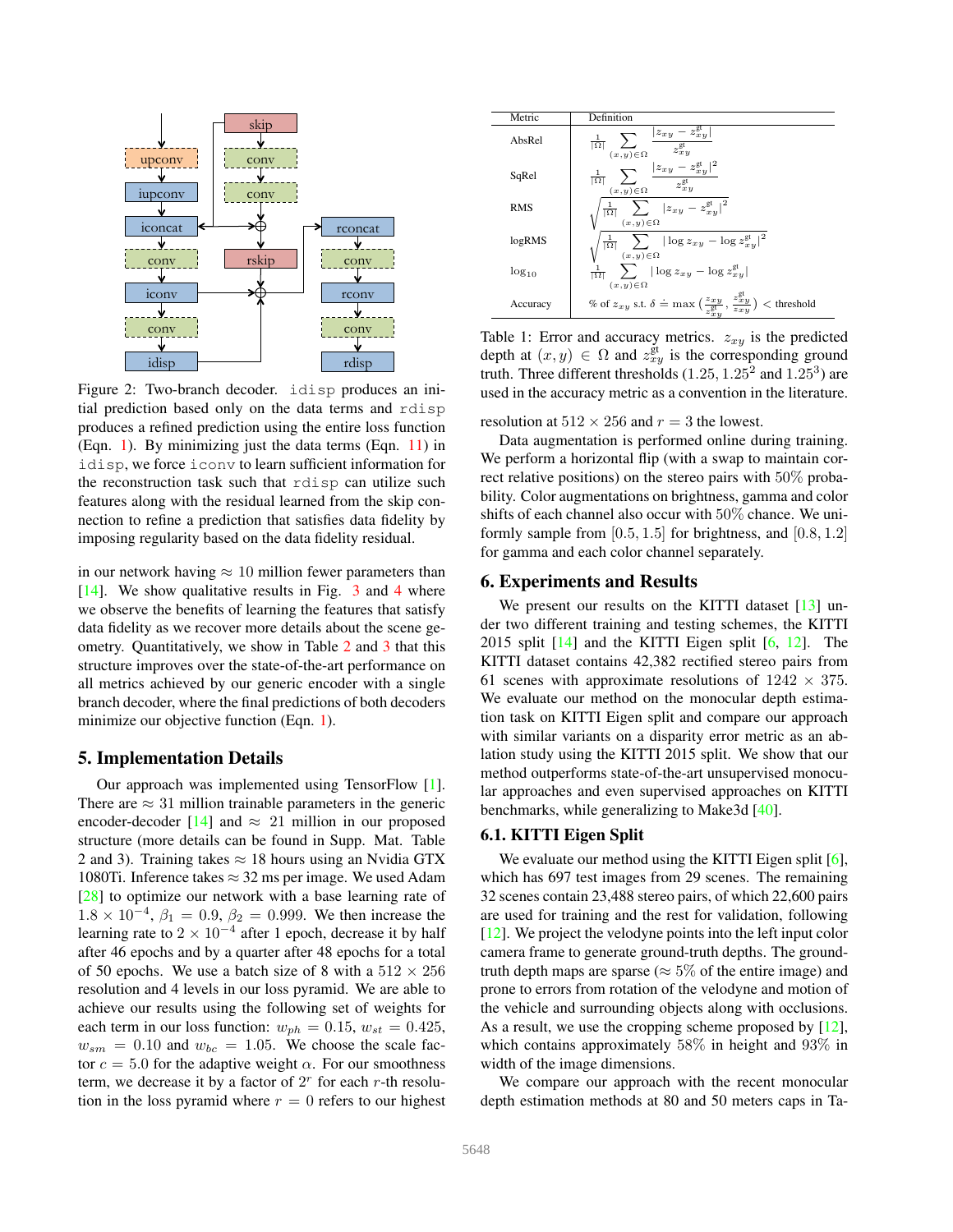|                               |         |                 | <b>Error Metrics</b> |        |            |        | <b>Accuracy Metrics</b> |                   |                   |
|-------------------------------|---------|-----------------|----------------------|--------|------------|--------|-------------------------|-------------------|-------------------|
| Method                        | Dataset | Cap             | Abs Rel              | Sq Rel | <b>RMS</b> | logRMS | $\delta < 1.25$         | $\delta < 1.25^2$ | $\delta < 1.25^3$ |
| Zhou et al. $[56]$            | K       | 80 <sub>m</sub> | 0.208                | 1.768  | 6.856      | 0.283  | 0.678                   | 0.885             | 0.957             |
| Mahjourian et al. [35]        | K       | 80 <sub>m</sub> | 0.163                | 1.240  | 6.220      | 0.250  | 0.762                   | 0.916             | 0.968             |
| Garg et al. [12]              | K       | 80 <sub>m</sub> | 0.152                | 1.226  | 5.849      | 0.246  | 0.784                   | 0.921             | 0.967             |
| Godard et al. [14]            | K       | 80 <sub>m</sub> | 0.148                | 1.344  | 5.927      | 0.247  | 0.803                   | 0.922             | 0.964             |
| Zhan et al. $[55]$ (w/ video) | K       | 80 <sub>m</sub> | 0.144                | 1.391  | 5.869      | 0.241  | 0.803                   | 0.928             | 0.969             |
| Ours (Full Model)             | K       | 80 <sub>m</sub> | 0.135                | 1.157  | 5.556      | 0.234  | 0.820                   | 0.932             | 0.968             |
| Ours (Full Model)*            | K       | 80 <sub>m</sub> | 0.133                | 1.126  | 5.515      | 0.231  | 0.826                   | 0.934             | 0.969             |
| Zhou et al. $[56]$            | $CS+K$  | 80 <sub>m</sub> | 0.198                | 1.836  | 6.565      | 0.275  | 0.718                   | 0.901             | 0.960             |
| Mahjourian et al. [35]        | $CS+K$  | 80 <sub>m</sub> | 0.159                | 1.231  | 5.912      | 0.243  | 0.784                   | 0.923             | 0.970             |
| Godard et al. [14]            | $CS+K$  | 80 <sub>m</sub> | 0.124                | 1.076  | 5.311      | 0.219  | 0.847                   | 0.942             | 0.973             |
| Ours (Full Model)*            | $CS+K$  | 80 <sub>m</sub> | 0.118                | 0.996  | 5.134      | 0.215  | 0.849                   | 0.945             | 0.975             |
| Zhou et al. $[56]$            | K       | 50 <sub>m</sub> | 0.201                | 1.391  | 5.181      | 0.264  | 0.696                   | 0.900             | 0.966             |
| Garg et al. [12]              | K       | 50 <sub>m</sub> | 0.169                | 1.080  | 5.104      | 0.273  | 0.740                   | 0.904             | 0.962             |
| Godard et al. [14]            | K       | 50 <sub>m</sub> | 0.140                | 0.976  | 4.471      | 0.232  | 0.818                   | 0.931             | 0.969             |
| Zhan et al. $[55]$ (w/ video) | K       | 50 <sub>m</sub> | 0.135                | 0.905  | 4.366      | 0.225  | 0.818                   | 0.937             | 0.973             |
| Ours (Full Model)             | K       | 50 <sub>m</sub> | 0.128                | 0.856  | 4.201      | 0.220  | 0.835                   | 0.939             | 0.972             |
| Ours (Full Model)*            | K       | 50 <sub>m</sub> | 0.126                | 0.832  | 4.172      | 0.217  | 0.840                   | 0.941             | 0.973             |

Table 2: Quantitative results<sup>1</sup> on the KITTI [13] Eigen split [6] benchmark. Depths are capped at 50 and 80 meters. K denotes training on KITTI. CS+K denotes pretraining on Cityscape [4] and fine-tuning on KITTI. Our full model using a generic encoder-decoder consistently outperforms other methods in all metrics across both depth caps with the exception of  $\delta$  < 1.25<sup>3</sup> where [55], which used temporal information (sequences of stereo-pairs), marginally beats our us by 0.1%. Our proposed decoder (\*) improves over our encoder-decoder model across all metrics and is the state-of-the-art.



Figure 3: Qualitative results on KITTI Eigen split. From left to right: input images, ground-truth disparities, results of Godard et al. [14], our results with a generic decoder and our results with the proposed decoder. Our method under both decoders recovers more scene structures (row 2, 3: street signs, row 5: car in middle). Moreover, the predictions of the proposed two-branch structure are more realistic (row 1: pedestrian on right, row 4: tail of another car at bottom right corner, row 5: hollow trunk of truck on left, where both [14] and the generic decoder predicted as a surface).

ble 2. Fig. 3 provides a qualitative comparison between our method and the baseline. We note that [55] trained two networks using stereo video streams (as opposed to a single network with stereo pairs like ours and  $[14]$ ), which allows their networks to learn a depth prior in both spatial and temporal domains. Using the network of [14] (generic encoder with a single branch decoder), we outperforms all competing methods in all metrics under both depth caps except for  $\delta < 1.25^3$  where we are comparable to [55]. We improve consistently over  $[14]$  and  $[55]$  by an average of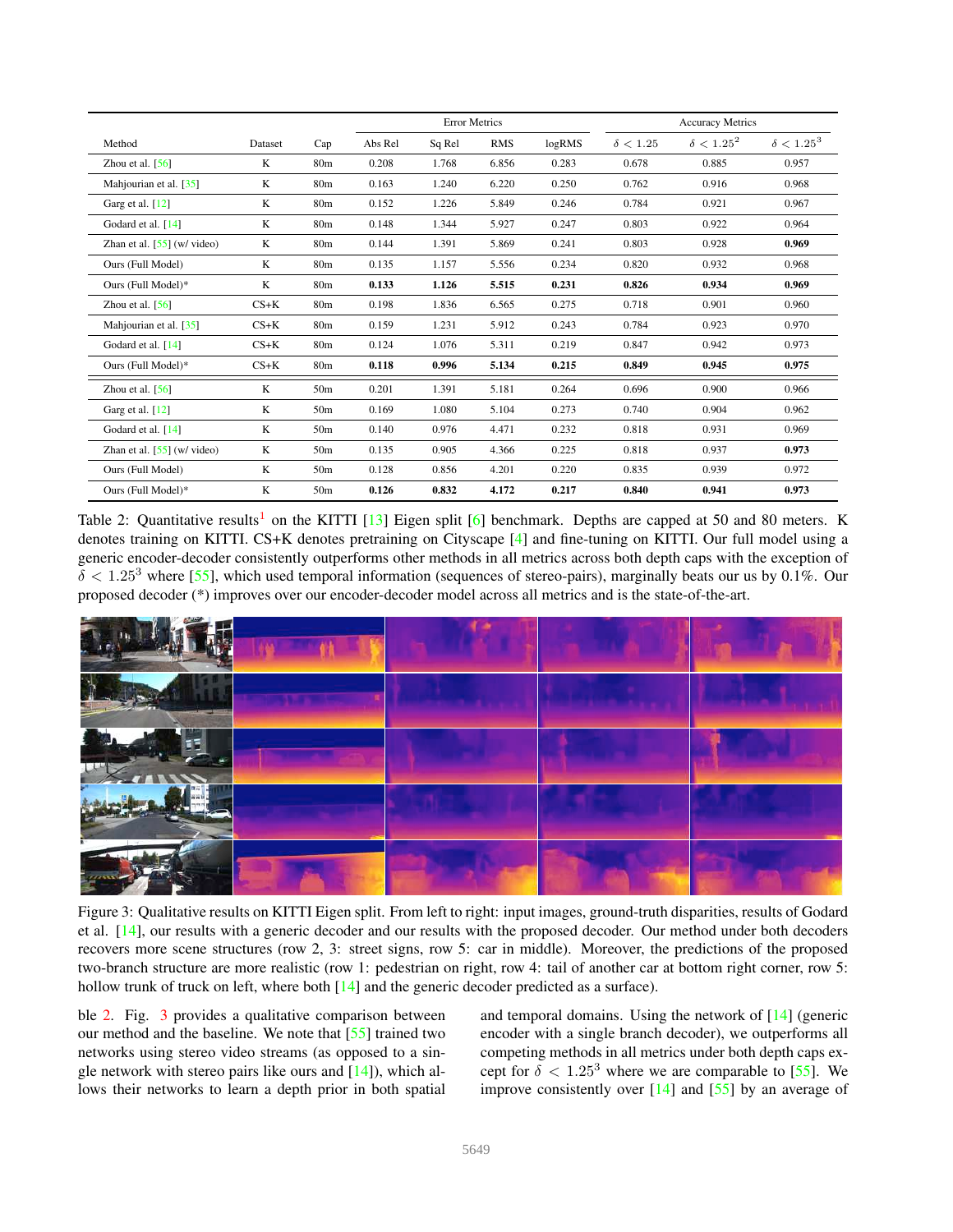|                                                                                       | <b>Error Metrics</b> |        |            |        | <b>Accuracy Metrics</b> |                 |                   |                   |
|---------------------------------------------------------------------------------------|----------------------|--------|------------|--------|-------------------------|-----------------|-------------------|-------------------|
| Method                                                                                | Abs Rel              | Sq Rel | <b>RMS</b> | logRMS | D1-all                  | $\delta < 1.25$ | $\delta < 1.25^2$ | $\delta < 1.25^3$ |
| $[14]$ w/ Deep3D $[49]$                                                               | 0.412                | 16.37  | 13.693     | 0.512  | 66.850                  | 0.690           | 0.833             | 0.891             |
| $[14]$ w/ Deep3Ds $[49]$                                                              | 0.151                | 1.312  | 6.344      | 0.239  | 59.640                  | 0.781           | 0.931             | 0.976             |
| $ph + st + \lambda$ <sup>G</sup> sm ([14] w/o Left-Right Consistency)                 | 0.123                | 1.417  | 6.315      | 0.220  | 30.318                  | 0.841           | 0.937             | 0.973             |
| $ph + st + \lambda$ <sup>G</sup> sm + lr [14]                                         | 0.124                | 1.388  | 6.125      | 0.217  | 30.272                  | 0.841           | 0.936             | 0.975             |
| $ph + st + \alpha \lambda^{G} sm + \alpha lr$ ([14] w/ Our Adaptive Regularization)   | 0.120                | 1.367  | 6.013      | 0.211  | 30.132                  | 0.849           | 0.942             | 0.975             |
| Aleotti et al. [2]                                                                    | 0.119                | 1.239  | 5.998      | 0.212  | 29.864                  | 0.846           | 0.940             | 0.976             |
| $ph + st + \lambda^L sm + bc$ (Ours w/o Adaptive Regularization)                      | 0.117                | 1.264  | 5.874      | 0.207  | 29.793                  | 0.851           | 0.944             | 0.977             |
| $ph + st + \alpha \lambda^L sm + \alpha lr$ (Ours w/o Bilateral Cyclic Consistency)   | 0.117                | 1.251  | 5.876      | 0.206  | 29.536                  | 0.851           | 0.944             | 0.977             |
| $ph + st + \alpha \lambda^{G} sm + \alpha bc$ (Ours w/o Bidirectional Edge-Awareness) | 0.115                | 1.211  | 5.743      | 0.203  | 28.942                  | 0.852           | 0.945             | 0.977             |
| $ph + st + \alpha \lambda^L sm + \alpha bc$ (Ours Full Model)                         | 0.114                | 1.172  | 5.651      | 0.202  | 28.142                  | 0.855           | 0.947             | 0.979             |
| $ph + st + \alpha \lambda^L sm + \alpha bc$ * (Ours Full Model w/ 2 Branch Decoder)   | 0.110                | 1.119  | 5.576      | 0.200  | 27.149                  | 0.856           | 0.947             | 0.980             |

Table 3: Quantitative comparison<sup>1</sup> amongst variants of our model on KITTI 2015 split proposed by [14]. Each variant is named according to its loss function. *ph* and st denote data terms, sm local smoothness,  $\alpha$  our adaptive weights,  $\lambda^G$  image gradients [14],  $\lambda^L$  image Laplacian, lr left-right consistency [14], and bc our bilateral cyclic consistency. We show the effectiveness of our adaptive regularization (Sec.  $3.3$ ) by applying it to  $[14]$  and improving their model. Our full model using a generic encoder-decoder outperforms all variants on every metric, including [2] which predicts disparities that generate photo-realistic images. Our full model using our proposed two-branch decoder (\*) further improves the state-of-the-art.



Figure 4: Qualitative results on KITTI 2015 split. From left to right: input images, ground-truth depths, results of Godard et al.[14], our results using a generic decoder and our results the proposed decoder. Our approach generates more consistent depths (row 1: walls on right, row 2: building on left) and recovers more detailed structures (row 3: biker and poles on right, rows 4, 5: street signs), with the two-branch decoder recovering the most.

8.7% and 5.75% in AbsRel, 13.1% and 10.5% in SqRel and even 5.25% and 2.55% in logRMS, respectively. Furthermore, we score significantly higher in  $\delta$  < 1.25 (the hardest accuracy metric), which suggests that our model produces more correct and realistically detailed depths than all competing methods. In addition, our two-branch decoder improves over the said results across all metrics and depth caps and is the current state-of-the-art. Table 2 shows that our model also beats [14] when pretraining on Cityscape [4] and fine-tuning on KITTI. An ablation study on Eigen Split examining the effects of each of our contributions (Sec. 3.3) can be found in our Supp. Mat.

## 6.2. KITTI 2015 Split

We evaluate our method on 200 high quality disparity maps provided as part of the official KITTI training set [13]. These 200 stereo pairs cover 28 of the total 61 scenes. From 30,159 stereo pairs covering the remaining 33 scenes, we choose 29,000 for training and the rest for validation. While typical training and evaluation schemes project velodyne laser values to depth, we choose to use the provided disparity maps as they are less erroneous than velodyne data points. In addition, we also use the official KITTI dispar-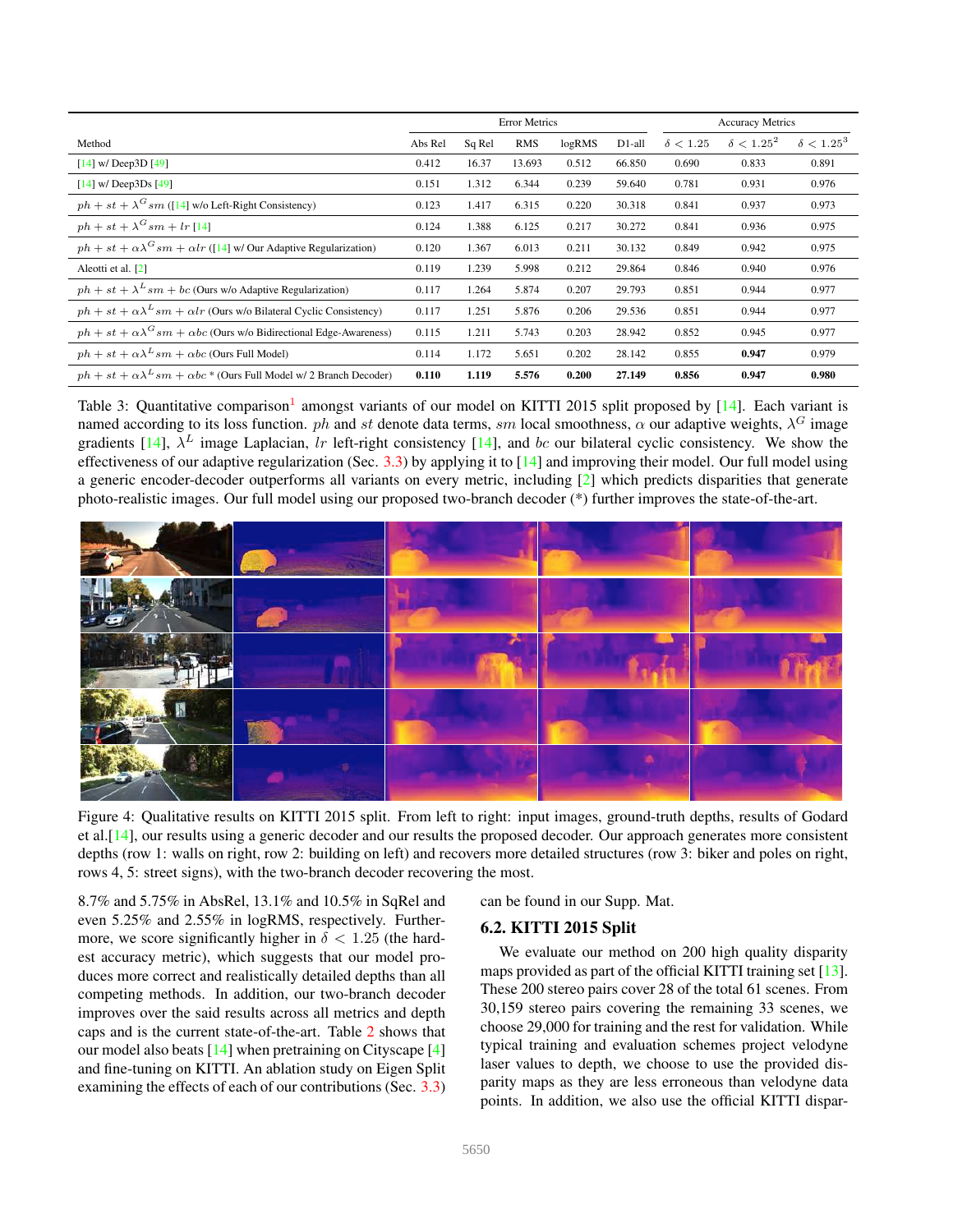|                                        |  |                    |                | <b>Error Metrics</b> |        |            |            |
|----------------------------------------|--|--------------------|----------------|----------------------|--------|------------|------------|
|                                        |  | Method             | Supervised     | AbsRel               | Sq Rel | <b>RMS</b> | $log_{10}$ |
| $x = -x$                               |  | Karsch et al. [25] | Yes            | 0.417                | 4.894  | 8.172      | 0.144      |
| <b><i><u>Charles and Allis</u></i></b> |  | Liu et al. $[34]$  | Yes            | 0.462                | 6.625  | 9.972      | 0.161      |
|                                        |  | Laina et al. [31]  | Yes            | 0.198                | 1.665  | 5.461      | 0.082      |
|                                        |  | Godard et al. [14] | No             | 0.468                | 9.236  | 12.525     | 0.165      |
|                                        |  | Ours               | N <sub>o</sub> | 0.454                | 8.470  | 12.211     | 0.163      |
|                                        |  | $Ours*$            | N <sub>o</sub> | 0.427                | 8.183  | 11.781     | 0.156      |
| (a)                                    |  |                    |                | (b)                  |        |            |            |

Figure 5: Qualitative (a) and quantitative (b) results<sup>1</sup> on Make3d  $[40]$  with maximum depth of 70 meters. In (a), top to bottom: input images, ground-truth disparities, our results. In (b), unsupervised methods listed are all trained on KITTI Eigen split. Despite being trained on KITTI, we perform comparably to a number of supervised methods trained on Make3d.

ity metric of end-point-error (D1-all) to measure our performance as it is a more appropriate metric on our class of approach that outputs disparity and synthesizes depth from the output using camera focal length and baseline.

having trained our model on KITTI Eigen split, our performance is comparable to that of supervised methods trained on Make3d and is better than the baseline across all metrics.

We show qualitative comparisons in Fig. 4 and quantitative comparisons in Table 3. Table 3 also serves as an ablation study on variants belonging to the stereo unsupervised paradigm using different image formation model and regularization terms. We show that by simply applying our adaptive regularization to  $[14]$ , we achieve improvement over their model. We also study the effects of substituting our bilateral cyclic consistency with the left-right consistency regularizer [14]. We also substitute image Laplacian with image gradients for edge-aware weights. In addition, we find that adaptive regularization and bilateral cyclic consistency contribute similarly to the improvements of the models. However, when combined they achieve significantly improvements over the baseline method (and all variants) in every metric. Furthermore, when using our proposed decoder, we again surpass all variants on every metric. We additionally outperform [2], who uses a GAN to constrain the output disparities to produce photo-realistic images during reconstruction. This result aligns with our performance on accuracy metrics – our method produces accurate and realistic depths.

## 6.3. Generalizing to Different Datasets: Make3d

To show that our model generalizes, we present our qualitative and quantitative results in Fig. 5 on the Make3d dataset [40] containing 134 test images with  $2272 \times 1707$ resolution. Make3d provides range maps (resolution of  $305 \times 55$ ) for ground-truth depths, which must be rescaled and interpolated. We use the central cropping proposed by [14] where we generate a  $852 \times 1707$  crop centered on the image. We use the standard  $C1$  evaluation metrics<sup>1</sup> proposed for Make3d and limit the maximum depth to 70 meters. The results of the supervised methods are taken from [14]. Because Make3d does not provide stereo pairs, we are unable to train on it. However, we find that despite

## 7. Discussion

In this work, we proposed an adaptive weighting scheme (Sec. 3.3) that is both spatially and time varying, allowing for not only a data-driven, but also model-driven approach to regularization. Moreover, we introduce a bilateral cyclic consistency constraint that not only enforces consistency between the left and right disparities, but also removes stereo dis-occlusions while discounting unresolved occlusions when combined with our weighting scheme. Finally, we propose a two-branch decoder that achieves the state-ofthe-art by learning features to improve data residual for imposing our adaptive regularity. We achieve state-of-the-art performance on two KITTI benchmarks and show that our method generalizes to Make3d. Our two-branch decoder further improves over those results. Our experiments (Table 2 and 3) show that our approach produces depth maps with more details while maintaining global correctness.

For future work, we plan to improve robustness to specular and transparent surfaces as these regions tend to produce inconsistent depths. We are also exploring more sophisticated regularizers in place of the simple disparity gradient. Finally, we believe that the task should drive the network architecture. Rather than using a generic network, finding a better architectural fit could prove to be ground-breaking and further push the state-of-the-art.

Acknowledgements. Byung-Woo Hong (*hong@cau.ac.kr*; Chung-Ang University, Korea) provided mentorship and helpful discussions, which we believe warrant authorship. Here, we recognize him as an author (as listed in other versions of this paper) and thank him for his contributions. This work was supported by NRF-2017R1A2B4006023, NRF-2018R1A4A1059731, ONR N00014-17-1-2072, ARO W911NF-17-1-0304.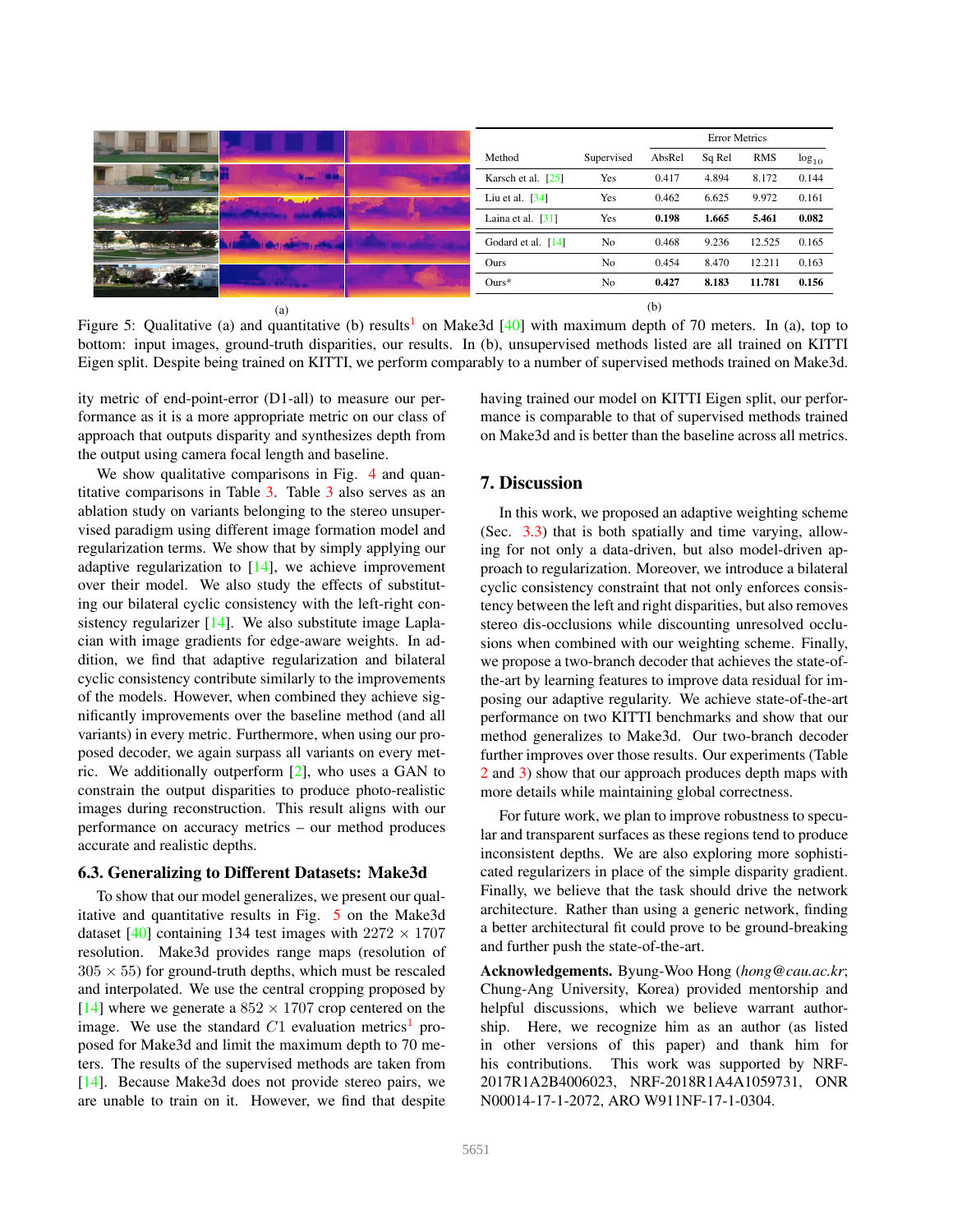## References

- [1] M. Abadi, P. Barham, J. Chen, Z. Chen, A. Davis, J. Dean, M. Devin, S. Ghemawat, G. Irving, M. Isard, et al. Tensorflow: A system for large-scale machine learning. In *OSDI*, volume 16, pages 265–283, 2016. 5
- [2] F. Aleotti, F. Tosi, M. Poggi, and S. Mattoccia. Generative adversarial networks for unsupervised monocular depth prediction. In *15th European Conference on Computer Vision (ECCV) Workshops*, 2018. 2, 7, 8
- [3] W. Chen, Z. Fu, D. Yang, and J. Deng. Single-image depth perception in the wild. In *Advances in Neural Information Processing Systems*, pages 730–738, 2016. 1, 2
- [4] M. Cordts, M. Omran, S. Ramos, T. Rehfeld, M. Enzweiler, R. Benenson, U. Franke, S. Roth, and B. Schiele. The cityscapes dataset for semantic urban scene understanding. In *Proceedings of the IEEE conference on computer vision and pattern recognition*, pages 3213–3223, 2016. 6, 7
- [5] D. Eigen and R. Fergus. Predicting depth, surface normals and semantic labels with a common multi-scale convolutional architecture. In *Proceedings of the IEEE International Conference on Computer Vision*, pages 2650–2658, 2015. 2
- [6] D. Eigen, C. Puhrsch, and R. Fergus. Depth map prediction from a single image using a multi-scale deep network. In *Advances in neural information processing systems*, pages 2366–2374, 2014. 1, 2, 5, 6
- [7] J. Engel, V. Koltun, and D. Cremers. Direct sparse odometry. *IEEE transactions on pattern analysis and machine intelligence*, 40(3):611–625, 2018. 2
- [8] X. Fei, A. Wong, and S. Soatto. Geo-supervised visual depth prediction. *arXiv preprint arXiv:1807.11130*, 2018. 2
- [9] J. Flynn, I. Neulander, J. Philbin, and N. Snavely. Deepstereo: Learning to predict new views from the world's imagery. In *Proceedings of the IEEE Conference on Computer Vision and Pattern Recognition*, pages 5515–5524, 2016. 2
- [10] H. Fu, M. Gong, C. Wang, K. Batmanghelich, and D. Tao. Deep ordinal regression network for monocular depth estimation. In *Proceedings of the IEEE Conference on Computer Vision and Pattern Recognition*, pages 2002–2011, 2018. 2
- [11] N. P. Galatsanos and A. K. Katsaggelos. Methods for choosing the regularization parameter and estimating the noise variance in image restoration and their relation. *IEEE Transactions on image processing*, 1(3):322–336, 1992. 2
- [12] R. Garg, V. K. BG, G. Carneiro, and I. Reid. Unsupervised cnn for single view depth estimation: Geometry to the rescue. In *European Conference on Computer Vision*, pages 740–756. Springer, 2016. 1, 2, 5, 6
- [13] A. Geiger, P. Lenz, and R. Urtasun. Are we ready for autonomous driving? the kitti vision benchmark suite. In *Computer Vision and Pattern Recognition (CVPR), 2012 IEEE Conference on*, pages 3354–3361. IEEE, 2012. 1, 2, 5, 6, 7
- [14] C. Godard, O. Mac Aodha, and G. J. Brostow. Unsupervised monocular depth estimation with left-right consistency. In *CVPR*, volume 2, page 7, 2017. 1, 2, 3, 5, 6, 7, 8
- [15] I. Goodfellow, J. Pouget-Abadie, M. Mirza, B. Xu, D. Warde-Farley, S. Ozair, A. Courville, and Y. Bengio. Generative adversarial nets. In *Advances in neural information processing systems*, pages 2672–2680, 2014. 2
- [16] K. He, X. Zhang, S. Ren, and J. Sun. Deep residual learning for image recognition. In *Proceedings of the IEEE conference on computer vision and pattern recognition*, pages 770–778, 2016. 4
- [17] T. He, H. Huang, L. Yi, Y. Zhou, C. Wu, J. Wang, and S. Soatto. Geonet: Deep geodesic networks for point cloud analysis. *arXiv preprint arXiv:1901.00680*, 2019. 1
- [18] T. He and S. Soatto. Mono3d++: Monocular 3d vehicle detection with two-scale 3d hypotheses and task priors. *arXiv preprint arXiv:1901.03446*, 2019. 1
- [19] P. Heise, S. Klose, B. Jensen, and A. Knoll. Pm-huber: Patchmatch with huber regularization for stereo matching. In *Computer Vision (ICCV), 2013 IEEE International Conference on*, pages 2360–2367. IEEE, 2013. 3
- [20] D. Hoiem, A. A. Efros, and M. Hebert. Recovering surface layout from an image. *International Journal of Computer Vision*, 75(1):151–172, 2007. 2
- [21] B.-W. Hong, J.-K. Koo, M. Burger, and S. Soatto. Adaptive regularization of some inverse problems in image analysis. *arXiv preprint arXiv:1705.03350*, 2017. 2
- [22] B.-W. Hong, J.-K. Koo, H. Dirks, and M. Burger. Adaptive regularization in convex composite optimization for variational imaging problems. In *German Conference on Pattern Recognition*, pages 268–280. Springer, 2017. 2
- [23] M. Jaderberg, K. Simonyan, A. Zisserman, et al. Spatial transformer networks. In *Advances in neural information processing systems*, pages 2017–2025, 2015. 2, 3
- [24] J. Janai, F. Güney, A. Behl, and A. Geiger. Computer vision for autonomous vehicles: Problems, datasets and state-ofthe-art. *arXiv preprint arXiv:1704.05519*, 2017. 1
- [25] K. Karsch, C. Liu, and S. B. Kang. Depth extraction from video using non-parametric sampling. In *European Conference on Computer Vision*, pages 775–788. Springer, 2012. 2, 8
- [26] K. Karsch, K. Sunkavalli, S. Hadap, N. Carr, H. Jin, R. Fonte, M. Sittig, and D. Forsyth. Automatic scene inference for 3d object compositing. *ACM Transactions on Graphics (TOG)*, 33(3):32, 2014. 1
- [27] S. Kim, K. Park, K. Sohn, and S. Lin. Unified depth prediction and intrinsic image decomposition from a single image via joint convolutional neural fields. In *European Conference on Computer Vision*, pages 143–159. Springer, 2016. 2
- [28] D. P. Kingma and J. Ba. Adam: A method for stochastic optimization. *arXiv preprint arXiv:1412.6980*, 2014. 5
- [29] J. Konrad, M. Wang, P. Ishwar, C. Wu, and D. Mukherjee. Learning-based, automatic 2d-to-3d image and video conversion. *IEEE Transactions on Image Processing*, 22(9):3485– 3496, 2013. 2
- [30] L. Ladicky, J. Shi, and M. Pollefeys. Pulling things out of perspective. In *Proceedings of the IEEE Conference on Computer Vision and Pattern Recognition*, pages 89–96, 2014. 2
- [31] I. Laina, C. Rupprecht, V. Belagiannis, F. Tombari, and N. Navab. Deeper depth prediction with fully convolutional residual networks. In *3D Vision (3DV), 2016 Fourth International Conference on*, pages 239–248. IEEE, 2016. 1, 2, 8